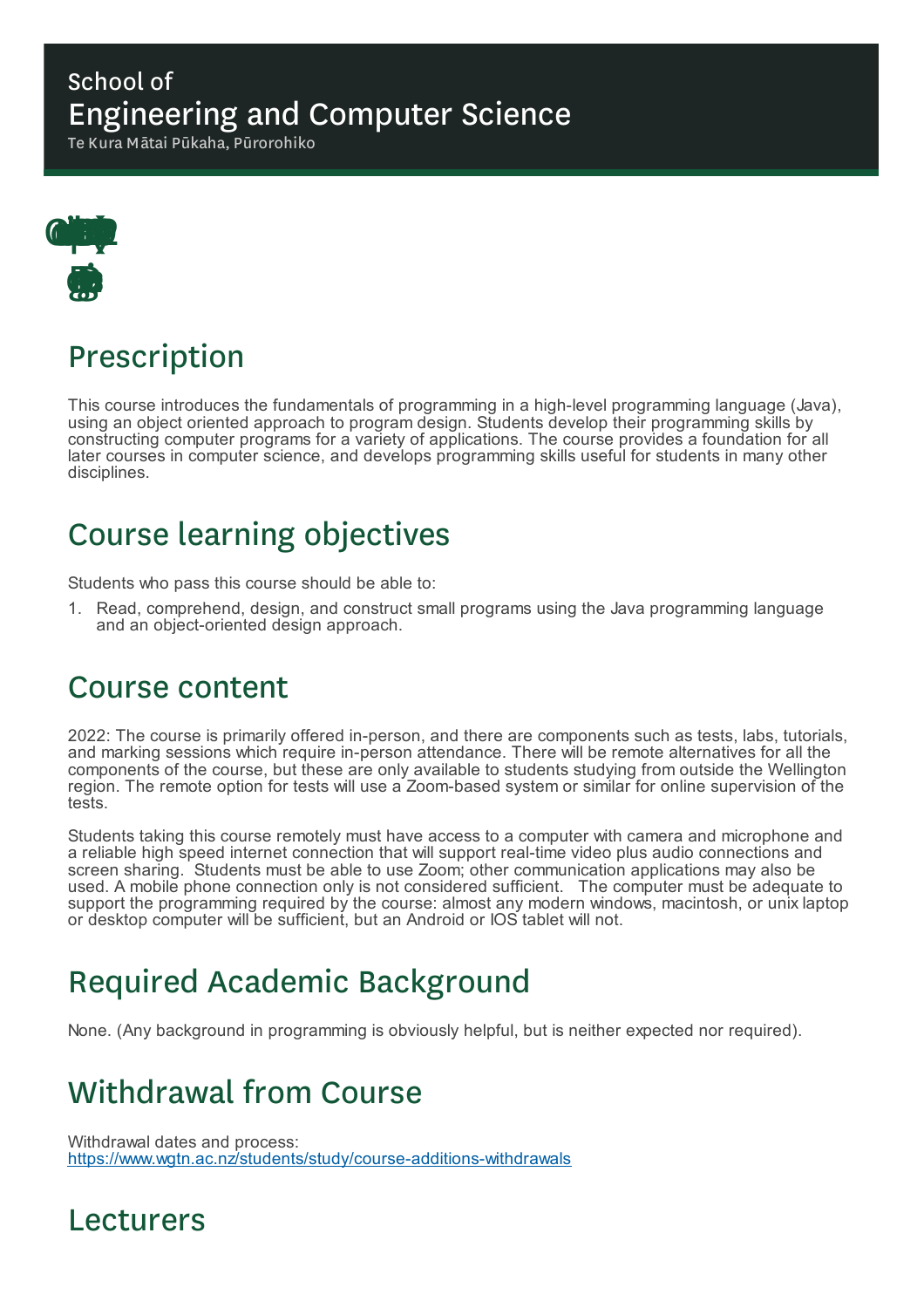### Dr Karsten Lundqvist (Coordinator)

karsten.lundqvist@vuw.ac.nz 04 886 5335

CO 252 Cotton Building (All Blocks), Gate 7, Kelburn Parade, Kelburn

#### Bach Nguyen

bach.nguyen@vuw.ac.nz

CO 364 Cotton Building (All Blocks), Gate 7, Kelburn Parade, Kelburn

#### Dr Marcus Frean

#### marcus.frean@vuw.ac.nz 04 463 5672

CO 337 Cotton Building (All Blocks), Gate 7, Kelburn Parade, Kelburn

#### Dr Xiaoying Gao

xiaoying.gao@vuw.ac.nz 04 463 5978

CO 339 Cotton Building (All Blocks), Gate 7, Kelburn Parade, Kelburn

# Teaching Format

This course will be offered in-person and online. For students in Wellington, there will be a combination of in-person components and web/internet based resources. It will also be possible to take the course entirely online for those who cannot attend on campus, with all the components provided in-person also made available online. All students who are able to are expected to attend the tests in-person; students must have a good justification and obtain permission from the course coordinator to take the tests by distance.

During the trimester there will be three lectures and two lab sessions per week.

### Student feedback

Student feedback on University courses may be found at: http://www.cad.vuw.ac.nz/feedback/feedback\_display.php

The formal student feedback in 2019 was good, and we intend to continue to run the course very similarly to 2019. In 2020, the COVID forced us to make a number of changes to the course. Unsurprisingly, many of those changes did not work out as well as the normal course offering, and therefore we will mostly follow the 2019 version, with a small number of improvements learned during 2020. As in 2019 and 2020, COMP 102 and 112 will continue to provide alternative lecture streams for students with different backgrounds and different levels of programming skills, but students from both courses may choose the lecture stream option that works best for them, and may switch between options during the course.

### Dates (trimester, teaching & break dates)

- Teaching: 28 February 2022 03 June 2022
- Break: 11 April 2022 24 April 2022
- Study period: 06 June 2022 09 June 2022
- Exam period: 10 June 2022 25 June 2022

### Class Times and Room Numbers

#### **28 February 2022 - 10 April 2022**

**Monday** 13:10 - 14:00 – LT303, New Kirk, Kelburn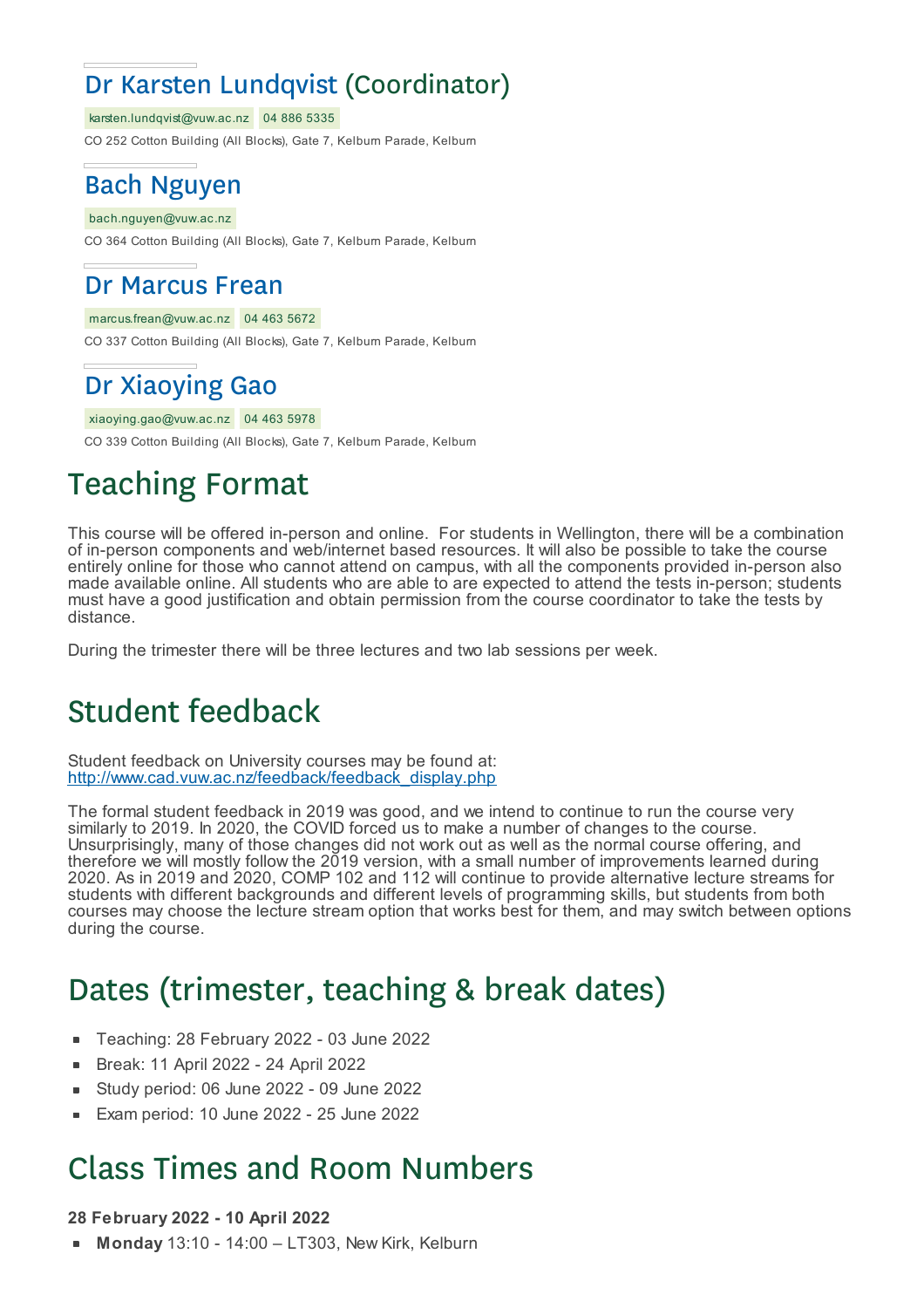- **Thursday** 13:10 14:00 LT303, New Kirk, Kelburn п
- **Friday** 13:10 14:00 LT303, New Kirk, Kelburn  $\blacksquare$
- **25 April 2022 - 05 June 2022**
- **Monday** 13:10 14:00 LT303, New Kirk, Kelburn
- **Thursday** 13:10 14:00 LT303, New Kirk, Kelburn ×
- **Friday** 13:10 14:00 LT303, New Kirk, Kelburn

# Other Classes

Each student should sign up for and attend TWO weekly 1 hour lab sessions. Our weekly timetable is on the 'Timetable' link on the course web pages: https://ecs.wgtn.ac.nz/Courses/COMP102\_2022T1

We also have optional workshops and help desks. More details are given on our web site.

### Set Texts and Recommended Readings

#### Required

There are no required texts for this offering.

#### Recommended

There are no recommended textbooks for the course.

# Mandatory Course Requirements

In addition to achieving an overall pass mark of at least 50%, students must:

submit reasonable attempts for at least eight of the ten assignments. A "reasonable attempt" is a **D** (40%) or better. Students who have not met these mandatory requirements will be required to do make-up programming assignments in order to be able to pass the course.

*If you believe that exceptional circumstances may prevent you from meeting the mandatory course requirements, contact the Course Coordinator for advice as soon as possible.*

### Assessment

This course will be assessed through ten assignments and two tests. The first test will be online in week 7. It will be a 1-hour test, which is available during a one day period. The 2nd test will be 2 hours long in the assessment period of the trimester.

| <b>Assessment Item</b> | Due Date or Test Date | CLO(s) | Percentage |
|------------------------|-----------------------|--------|------------|
| Assignments            | Weekly                | CLO: 1 | $30\%$     |
| Test 1                 | Week 7                | CLO: 1 | 20%        |
| Test 2 (2 hours)       | Assessment period     | CLO: 1 | 50%        |

#### Penalties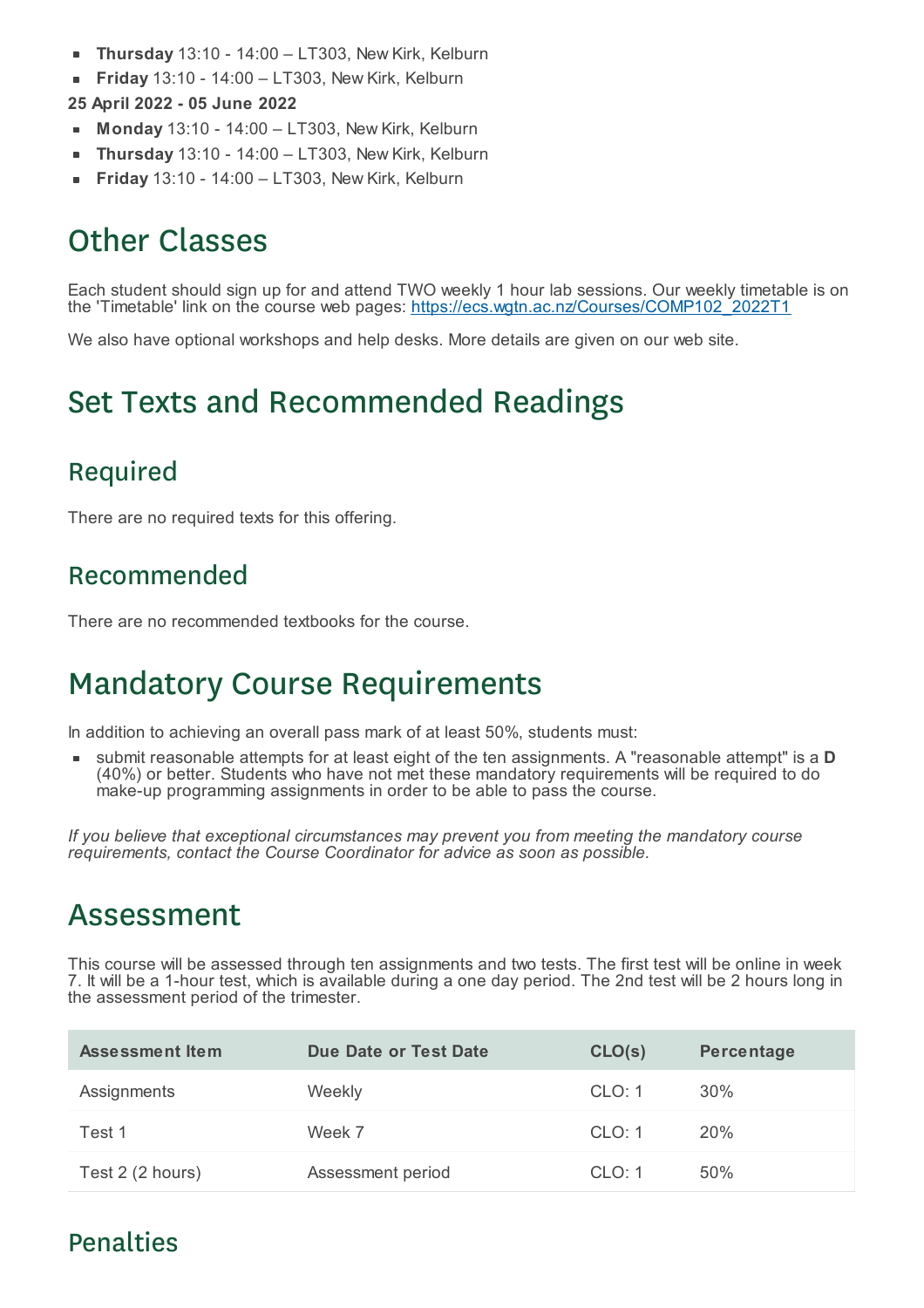**Trimester 1, 2022:** LATE DAY POLICY (for Assignments). Each student will have ONE "LATE DAY" - 24 hours of automatic extension which will be applied to any assignment or assignments during the course, as needed. Please note that these 24 hours are for the whole course, not for each assignment. So you have on average 2.4 late hours for each assignment. There will be no penalty applied for these hours. You do not need to apply for them, instead any late hours you have left will be automatically applied to assignments that you submit late. You get zero marks for late assignments when you run out of these late hours, unless you have made arrangements on the basis of exceptional circumstances with the course coordinator.

Assignments submitted after the solutions are made available will generally not be marked, unless you have made arrangements on the basis of exceptional circumstances with the course coordinator.

#### Extensions

Individual extensions (beyond the automatic 24 hours for the "late day") will only be granted if there are special personal circumstances, and should be negotiated with the course coordinator before the deadline whenever possible. Documentation (eg, medical certificate) may be required.

#### Submission & Return

Submission of assignments must be done via the ECS online submission system, accessible through the 'Assignments' link on the course web pages: https://ecs.wgtn.ac.nz/Courses/COMP102\_2022T1. Marks and comments will be returned through the ECS marking system, also available through the course web pages.

#### Group Work

Students may work in pairs on the core and completion parts of the assignments, as long as they declare who they worked with on the assignment. The challenge parts of the assignments must be worked on individually.

#### Required Equipment

Students completing the course remotely **must** have adequate computer and internet resources. For students in Wellington, the School does have lab computers, but students who need to use these computers for their assignments may have to use them during the evenings and weekends; it will be a significant advantage to have access to your own computer. The 'Resources' link on the course web pages https://ecs.wgtn.ac.nz/Courses/COMP102\_2022T1 contains resources to make it easy for students to work on the programming assignments on their own computers.

### **Workload**

COMP 102 is a 15pt course and therefore has nominal total workload of 150 hours. In order to maintain satisfactory progress in COMP 102, you should plan on spending at least 10 hours per week on this course. A plausible and approximate breakdown for these hours would be:

- Lectures : 3 hours (a third of these will be provided as video only)
- Reading and preparation: 1 hour
- Lab Sessions: 2 hours  $\blacksquare$
- Further work on the assignment outside the lab session: 4 hours

# Teaching Plan

See the 'Schedule' link on the course web pages: https://ecs.wgtn.ac.nz/Courses/COMP102\_2022T1/Schedule\_102